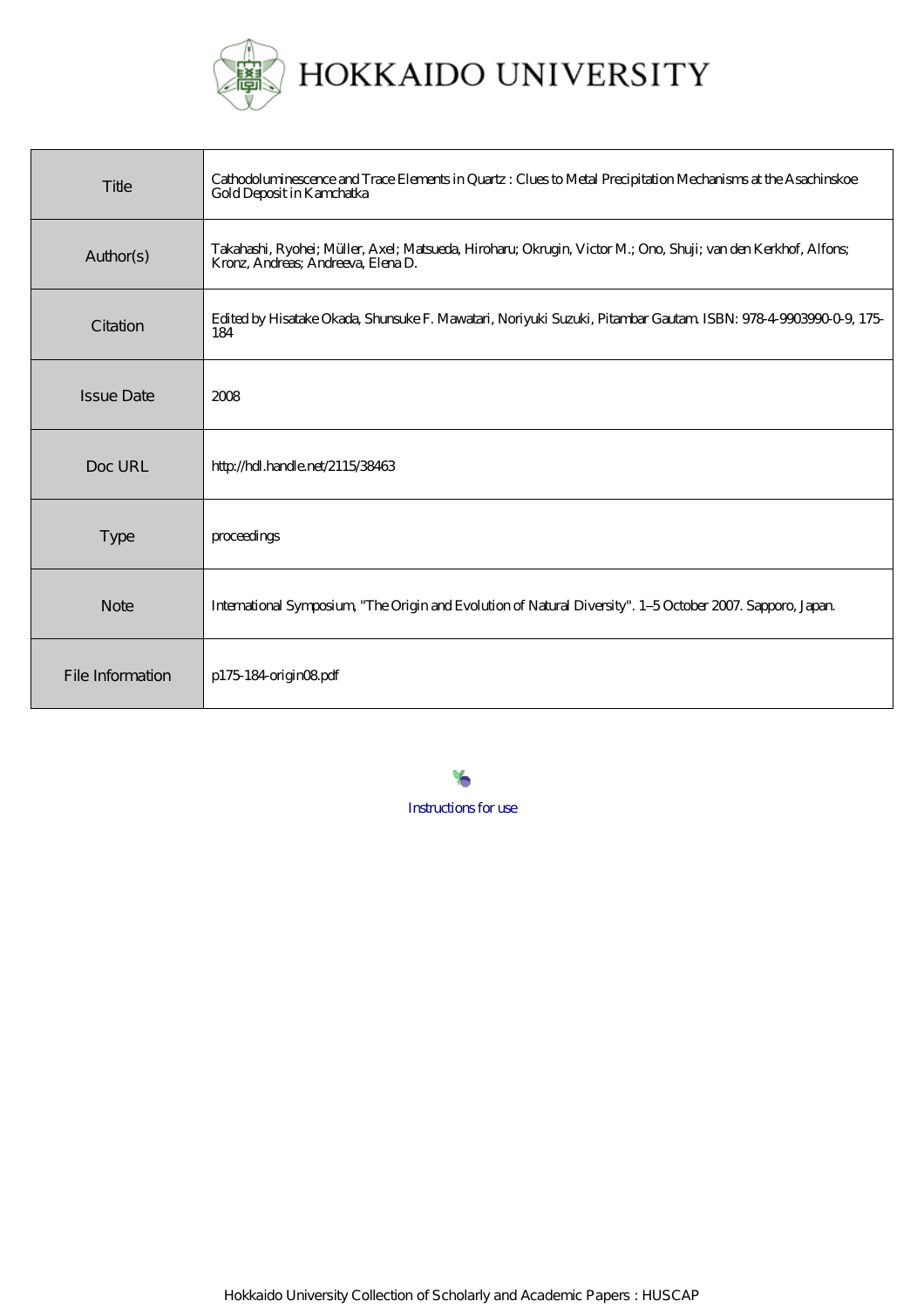# **Cathodoluminescence and Trace Elements in Quartz: Clues to Metal Precipitation Mechanisms at the Asachinskoe Gold Deposit in Kamchatka**

Ryohei Takahashi<sup>1,\*</sup>, Axel Müller<sup>2</sup>, Hiroharu Matsueda<sup>3</sup>, Victor M. Okrugin<sup>4</sup>, Shuji Ono<sup>5</sup>, Alfons van den Kerkhof<sup>6</sup>, Andreas Kronz<sup>6</sup> and Elena D. Andreeva<sup>4</sup>

*1 COE for Neo-Science of Natural History, Graduate School of Science, Hokkaido University, Sapporo, Japan 2 Geological Survey of Norway, Trondheim, Norway*

*3 The Hokkaido University Museum, Sapporo, Japan*

*4 Institute of Volcanology and Seismology, Far Eastern Division, Russian Academy of Science, Petropavlovsk-Kamchatsky, Russia 5 Graduate School of Engineering, Hokkaido University, Sapporo, Japan*

*6 Geowissenschaftliches Zentrum Göttingen, Göttingen, Germany*

# **ABSTRACT**

The Asachinskoe epithermal gold deposit in South Kamchatka, Russia, is a low-sulfidation type deposit which consists of Au-Ag bearing quartz-adularia-illite veins. Cathodoluminescence (CL) analysis using optical microscope and scanning electron microscope and trace element analysis of quartz using electron probe micro-analyzer (EPMA) were performed to elucidate the relationships between CL structures, trace element concentrations of different quartz generations, and metal precipitation mechanism of the Asachinskoe deposit. Five sequences of quartz crystallization can be distinguished within the mineralized vein of the bonanza zone. Most distinctive trace elements in quartz are Al (av. 1463 ppm) and K (av. 350 ppm). Colloform and microcrystalline quartz with moderate to dull red-brown CL coexists with electrum (Au-Ag alloy), naumannite-aguilarite (ss) and polybasite-pearceite (ss). The Au-Ag-Se precipitation is related to fluid boiling, and the Se enrichment is attributed to relative oxidizing mineralization conditions. Almost non-luminescent, dark brown luminescent quartz forming the matrix of the hydrothermal breccia coexists with electrum, tetrahedrite-tennantite (ss) and covellite. The Au-Ag-Cu precipitation is associated with rapidly precipitated quartz and adularia, and is due to sudden decompression and fluid boiling related to the hydrothermal brecciation.

**Keywords**: Cathodoluminescence, Trace Element, Quartz, Epithermal Gold deposit, Asachinskoe

## **INTRODUCTION**

Cathodoluminescence (CL) designates the luminescence of UV to IR wavelengths induced by electron bombardment in minerals. CL can be caused either by intrinsic defects of the crystal lattice, such as non-stoichiometry (i.e., atomic vacancies) and

structural imperfections (i.e., poor ordering, radiation damage, shock damage) or extrinsic defects related to luminescence-active impurities (i.e., trace elements) [1]. Variability in CL colors of quartz is a consequence of the heterogeneous incorporation and re-distribution of intrinsic defects and trace elements in the crystal structure during crystal growth and al-

<sup>\*</sup>Corresponding author, e-mail: ryohei@nature.sci.hokudai.ac.jp

Information for use in citing this article: Okada, H., Mawatari, S.F., Suzuki, N. and Gautam, P. (eds.), *Origin and Evolution of Natural Diversity*, Proceedings of International Symposium "The Origin and Evolution of Natural Diversity", 1–5 October 2007, Sapporo, pp. 175–184.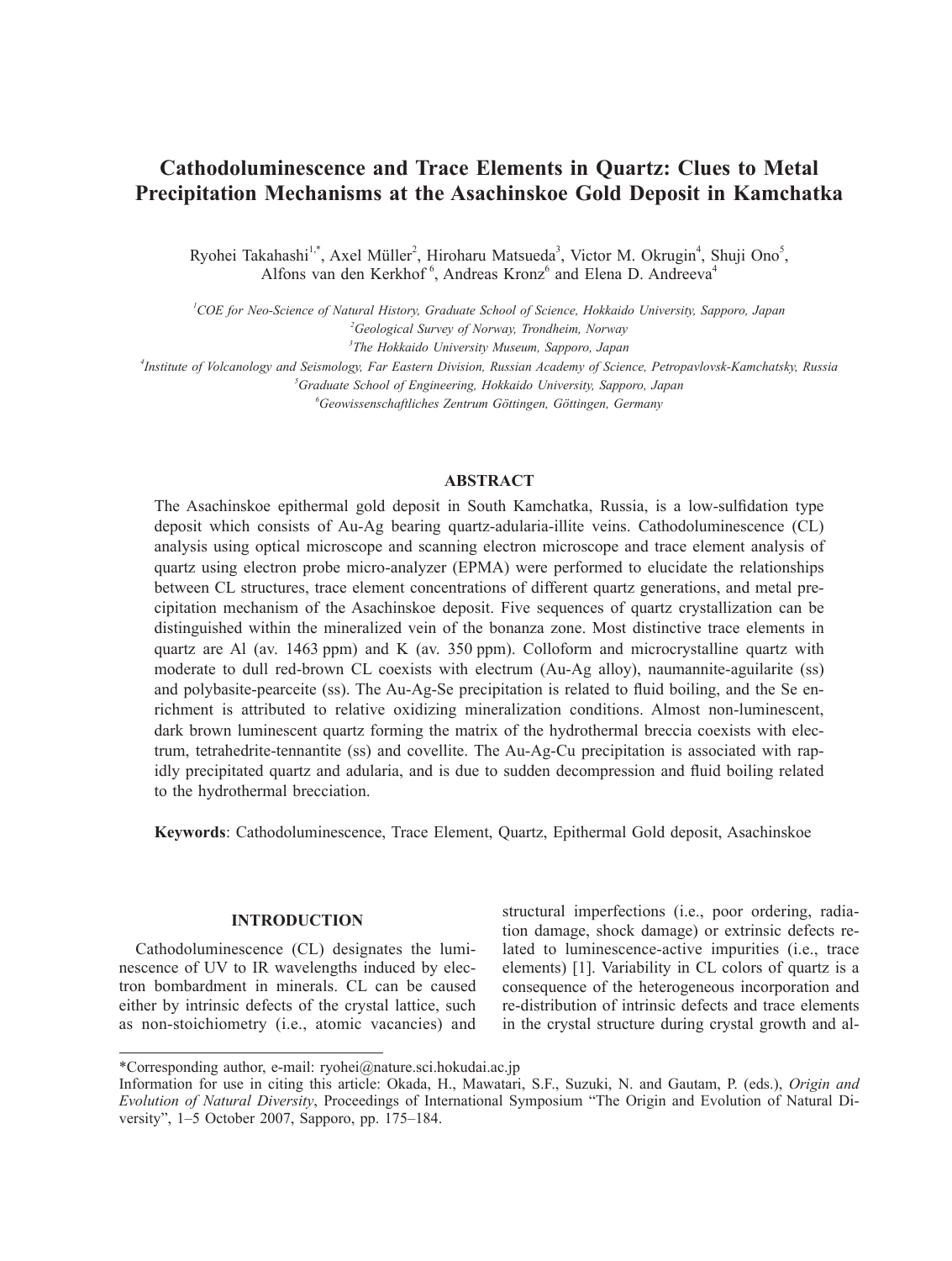teration [2–3]. Thus, CL analysis can reveal a wide range of growth and alteration textures that are useful for deciphering the formation history of multiple events that form mineralized veins and for distinguishing chronologic relationships between quartz precipitated at different times in a single vein [4].

Optical microscope (OM-) and scanning electron microscope (SEM-) CL and back scattered electron (BSE) images and the concentrations of Al, K, Ti, Fe and Mn using electron probe micro-analyzer (EPMA) in vein quartz were examined to elucidate the relationships between CL structures, trace element concentrations of different quartz generations, and metal precipitation mechanism of the bonanza zone of the Asachinskoe epithermal deposit. Distinguishing among the multiple generations of quartz precipitated in the Asachinskoe vein is critical for understanding the complex history of the multiplestage vein formation.

# **GEOLOGIC OUTLINE**

#### **Geologic setting of study area**

The Asachinskoe epithermal Au-Ag deposit is located in the southern part of the Porozhisto-Asachinskaya metallogenic province of South Kamchatka, Russia. The metallogenic province comprises volcanic and sedimentary rocks of Miocene age and plutonic rocks of Neogene age. Besides, Quaternary rocks associated with the Eastern Kamchatka volcanic belt are widely distributed ([5–6]; Fig. 1). The Eastern Kamchatka volcanic belt is splitted by the NW-oriented Nachikinskaya zone. Most of hydrothermal deposits and mineral occurrences are distributed along the Nachikinskaya zone, whereas the Asachinskoe deposit is isolated from them. The northwest of the deposit is overlain by Quaternary unit [5].

The Asachinskoe deposit is a low-sulfidation type of epithermal mineralization, which consists of forty N-oriented quartz-adularia-illite veins dominated by left-lateral shear and normal-faulting system over an area of  $12 \text{ km}^2$ . The mineralized veins are hosted by the Lower volcanic unit, Upper volcanic unit and subvolcanic dacite-andesite bodies. The Upper volcanic unit comprises coarse-grained dacite-andesite, tuff, tuff-breccia and lapilli-tuff. The Lower volcanic unit consists of volcaniclastic tuff. Both the Upper and Lower volcanic units are intruded by subvolcanic dacite and andesite bodies [7]. Propylitic alteration of the host rocks is widespread in the area, while argillic hydrothermal alteration, pyritization



**Fig. 1** Simplified geological map of the Porozhisto-Asachinskaya metallogenic province of South Kamchatka, Russia. Distribution of four volcanic belts is shown in the inset as gray thick lines−in NE Eurasia and Kamchatka Peninsula. Modified after Takahashi et al. (2007) [6].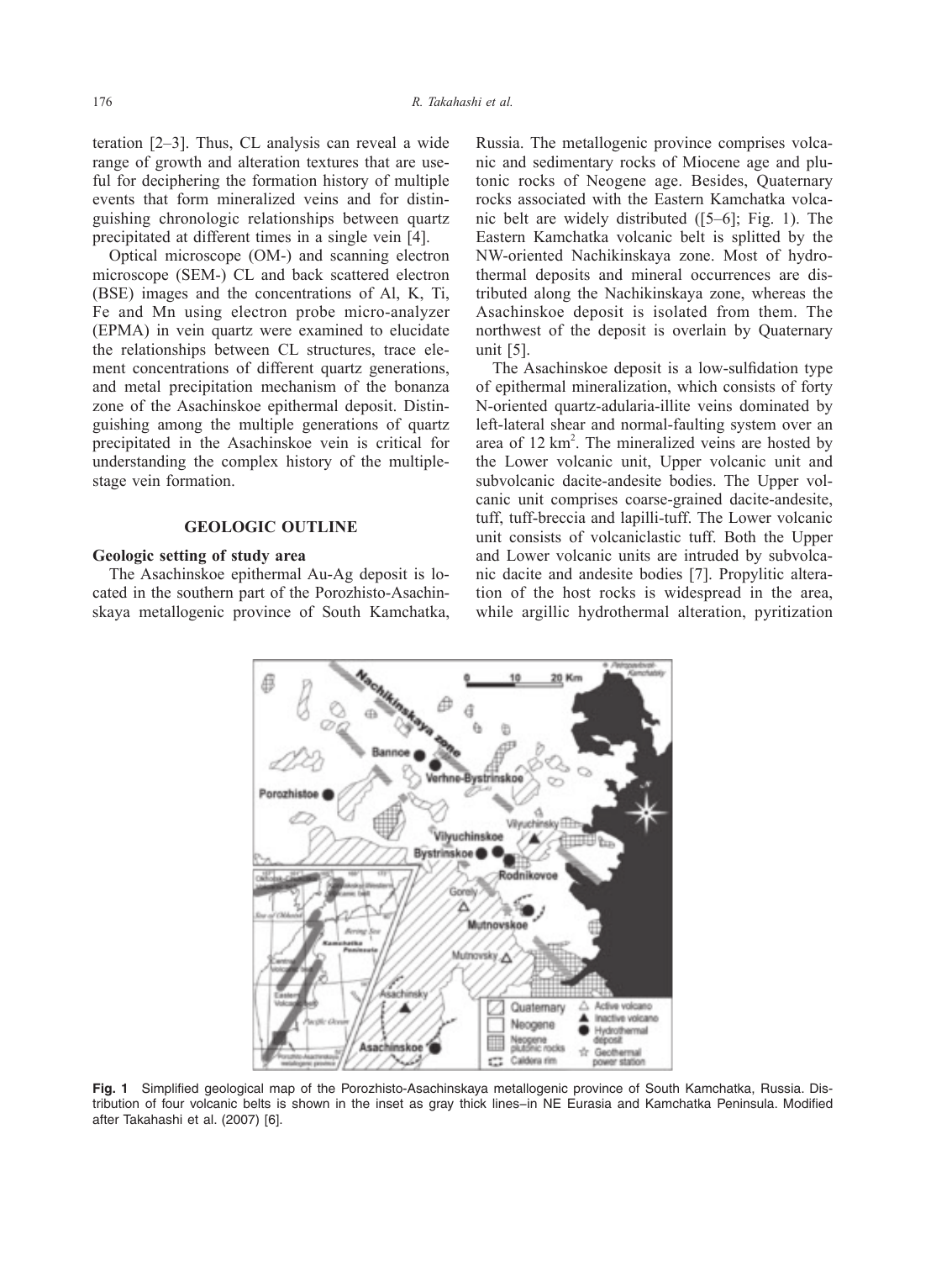and silicification with albite-sericite-smectite-pyritequartz is observed in the wall rock next to the mineralized vein [6]. On the basis of ore reserves estimation of ca. 20 t Au and 42 t Ag, an international joint-venture commenced exploitation of the deposit in 2005, and development of the Asacha mine in 2007, respectively [7].

## **Mineralization stages and their characteristics**

The mineralized vein of the Asachinskoe deposit is divided into the Main Zone and Eastern Zone. A principal vein in the Main Zone, Vein No. 1, which branches into four veins above 200 masl (meters above sea level), is around 2 m in average thickness, reaching a maximum of 7 m. The bonanza level of Vein No. 1 is recognized around 200 masl, where four mineralization stages are distinguished

based on macroscopic division criteria [6]. Stage I, a low grade Au mineralization, shows K-Ar age of  $4.7 \pm 0.2$  Ma. Stage II is characterized by abundant illite, cryptomelane and Cu-bearing Mn-oxides and -hydroxides. Stage III  $(4.5-3.1 \pm 0.1 \text{ Ma})$  forms a sulfide band with interfingering texture consisting of electrum  $(Ag/(Au + Ag) = 45-55$  at.%), naumanniteaguilarite solid solution (ss) and polybasite-pearceite (ss). Stage IV is characterized by hydrothermal brecciation above 200 masl, where electrum with a wide compositional range  $(Ag/(Au + Ag) = 38-81$ at.%), tetrahedrite-tennantite (ss) and covellite replacing tetrahedrite occur ([6]; Fig. 2). Concentrations of Au + Ag and  $K_2O + Al_2O_3$  show a positive correlation, which indicates the association of gold and adularia precipitation. Stages III and IV are the most important gold mineralization stages. Fluid

| Type of ore<br>Metal species<br>K-Ar ages in Ma |    | Quartz-adularia-<br>sericite vein | Quartz-sericite-<br>adularia vein | Quartz-adularia-<br>sericite vein | Quartz-adularia-<br>sericite<br>brecciation<br>Au-Ag-Cu |
|-------------------------------------------------|----|-----------------------------------|-----------------------------------|-----------------------------------|---------------------------------------------------------|
|                                                 |    | Au-Ag                             | Au-Ag-Mn-Cu                       | Au-Ag                             |                                                         |
|                                                 |    | $4.7 \pm 0.2$                     |                                   | $4.5 - 4.4 - 3.1 \pm 0.1$         |                                                         |
|                                                 | Au | 10.4                              | 63-341                            | 8.7-2540                          | $4.9 - 381$                                             |
| Ore grades<br>in ppm                            | Ag | 14                                | 246-362                           | 29-7729                           | 37-864                                                  |
|                                                 | Cu | 21                                | 159-2111                          | 10.2-167                          | 39.8-398                                                |
| Stages<br><b>Minerals</b>                       |    | I                                 | п                                 | ш                                 | IV                                                      |
| electrum                                        |    |                                   |                                   |                                   |                                                         |
| argentite                                       |    |                                   |                                   |                                   |                                                         |
| aguilarite                                      |    |                                   |                                   |                                   |                                                         |
| naumannite                                      |    |                                   |                                   |                                   |                                                         |
| polybasite                                      |    |                                   |                                   |                                   |                                                         |
| tetrahedrite                                    |    |                                   |                                   |                                   |                                                         |
| tennantite                                      |    |                                   |                                   |                                   |                                                         |
| covellite                                       |    |                                   |                                   |                                   |                                                         |
| galena                                          |    |                                   |                                   | .                                 |                                                         |
| clausthalite                                    |    |                                   |                                   |                                   |                                                         |
| pyrite                                          |    |                                   |                                   |                                   |                                                         |
| chalcopyrite                                    |    |                                   |                                   | ------                            |                                                         |
| cryptomelane                                    |    |                                   |                                   |                                   |                                                         |
| quartz                                          |    |                                   |                                   |                                   |                                                         |
| adularia                                        |    |                                   |                                   |                                   |                                                         |
| sericite                                        |    |                                   |                                   |                                   |                                                         |
| calcite                                         |    |                                   |                                   |                                   |                                                         |
| rhodochrosite                                   |    |                                   |                                   |                                   |                                                         |

**Fig. 2** Mineral paragenesis for the Main zone of the Asachinskoe deposit. Ore grades are based on bulk chemical compositions of hand specimens and their subdivided parts. After Takahashi et al. (2007) [6].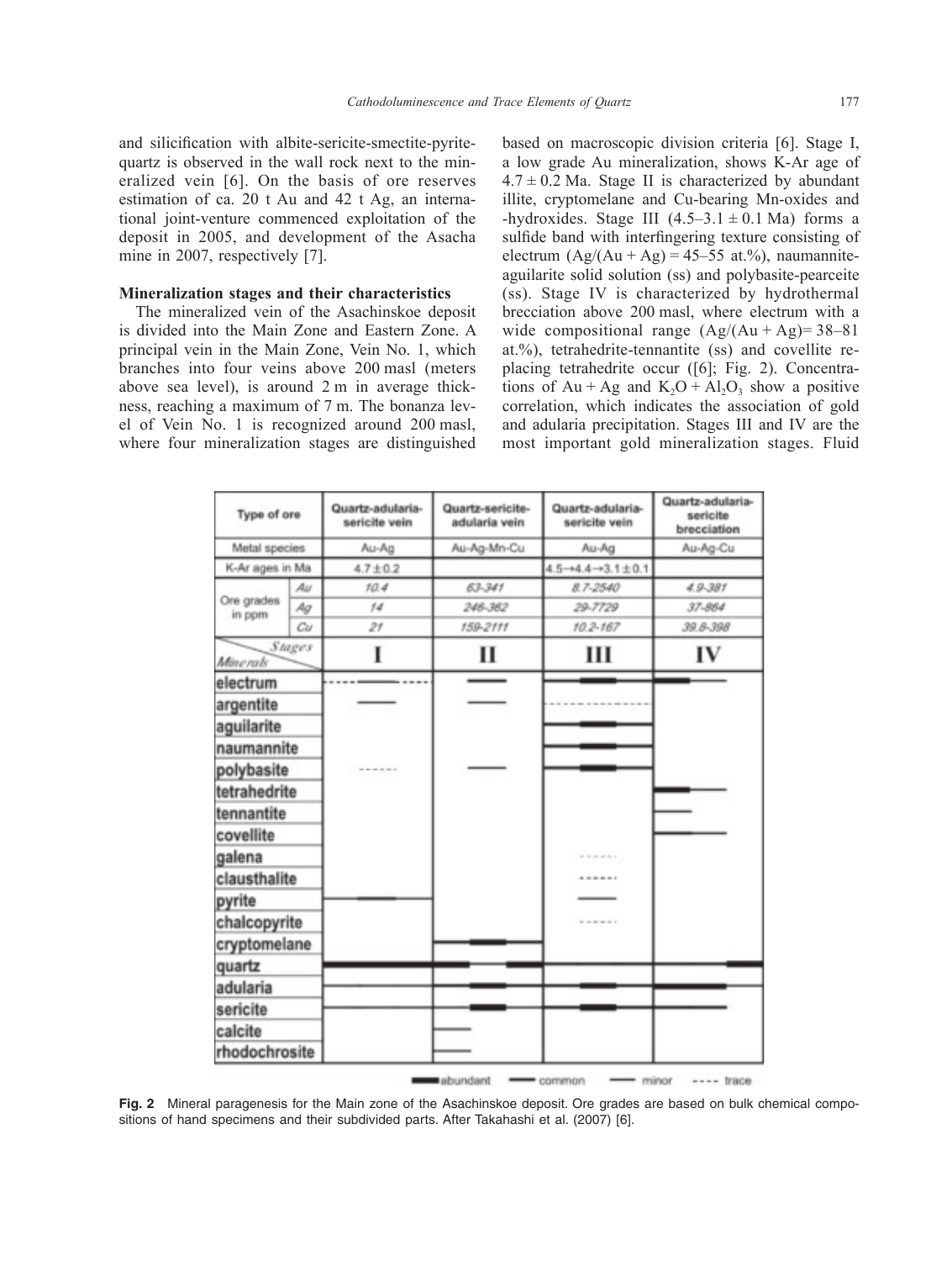boiling (fluid inclusion data: ca. 160–190°C at 218 masl) and high Se content  $(>100 \text{ ppm})$  are characteristic for Stage III, whereas fluid boiling, hydrothermal brecciation (170–180°C at 200 masl) and dusty and rhombic occurrence of adularia for Stage IV.

## **RESEARCH METHODOLOGY**

#### **Samples and preparation**

Samples were collected from Vein No. 1 of the Main Zone at 200 masl (inside adit). Five Au-bearing quartz-adularia ores comprising Stages I, II, III and IV, and two host rocks which are cut by quartzadularia veinlets, were prepared to be doubly polished thin sections coated with carbon.

#### **Optical microscope cathodoluminescence**

OM-CL color images were obtained using a hotcathode luminescence microscope HC1-LM [8]. The electron gun operated at a voltage of 14 keV under high vacuum (10–5 mbar) and the applied filament current was 0.18 mA. The photographic documentation was carried out by a NIKON Microflex UFX-II system equipped with a NIKON FX-35A reflex camera. Color slides of luminescent quartz were taken with high-sensitive film KODAK Ektachrome 400 HC (400 ASA). The exposure times were of 100 to 250 sec using the 10x/0.30 objective.

# **Scanning electron microscope cathodoluminescence**

SEM-CL images were obtained from the polished and carbon-coated thin sections using a LEO 1450 VP analytical SEM with an attached CEN-TAURUS BS BIALKALI type CL detector at the Geological Survey of Norway in Trondheim. The applied acceleration voltage and current at sample surface was 20 kV and~10 nA, respectively. The BI-ALKALI tube has a CL response range from 300 (violet) to 650 nm (red). It peaks in the violet spectrum range around 400 nm. The CL images were collected from one scan of 43 sec photo speed and a processing resolution of  $1024 \times 768$  pixels and 256 gray levels. The brightness and contrast of the collected CL images were improved with the Photo-Shop software.

#### **Electron probe micro analysis**

Trace element abundances of Al, K, Ti, Fe, and Mn in quartz were analyzed using a JEOL 8900 RL electron probe micro-analyzer (EPMA) at the Geowissenschaftliches Zentrum Göttingen, Germany. These elements are the most common trace elements in natural quartz beside H, Na and Li (e.g. [9]). K was selected as representative of the interstitial monovalent ions, because the detection limit of Na (~90 ppm) was higher than the typical concentrations and Li and H cannot be measured by EPMA. For high precision and sensitivity, a beam current of 80 nA, a beam diameter of  $5 \mu m$ , and counting times of 15 sec for Si, and of 300 sec for Al, Ti, K, and Fe were used. Detection limits (3 sigma of single point background) were 12 ppm for Al, 10 ppm for K, 18 ppm for Ti, 24 ppm for Fe, and 24 ppm for Mn.

## **RESULTS**

## **Characteristics of cathodoluminescence**

The analysis based on 127 SEM-CL black-andwhite images including 22 OM-CL color images revealed five sequences of quartz crystallization related to the macroscopic mineralization Stages I-IV. Representative SEM-CL images of quartz are shown in Fig. 3, where ore and gangue minerals are distinguished in BSE images.

**Sequence 1 (Stage I)**: The oldest quartz crystallization stage caused intense silicification of the host rock and formed the primary quartz vein system. The quartz in the host rock shows microcrystalline texture with dull red-brown CL, however, no intragranular textures could be detected due to the small grain size. Subhedral quartz, which coexists with rhombic adularia or develops in open space, show moderate CL intensity with dull red-brown to yellow color (Fig. 3A). This subhedral quartz has 2–3 growth zones. Quartz of Sequence 1 is related to the formation of pyrite.

**Sequence 2 (Stage II)**: Sequence 2 is characterized by crenulated layers (500 μm to several millimeters) of microcrystalline and equi-granular quartz with needle-like micro texture. The microcrystalline quartz generally has moderate CL intensities. However, red-brown CL at initial growth of the each layer and moderate to bright red CL at the final growth of the layers was observed. CL and BSE image analyses revealed co-genetic mineralization of adularia-illite, and electrum-quartz-adularia during final stage of this sequence.

**Sequence 3 (Stage III)**: Sequence 3 is characterized by fine-crystalline quartz intergrown/co-genetic with euhedral adularia ( $50-500 \mu m$ ). The quartz has moderate to dull red-brown CL, and the CL contrast reveals complex initial colloform and final euhedral growth zoning within crystals (Fig. 3C). Usually 5–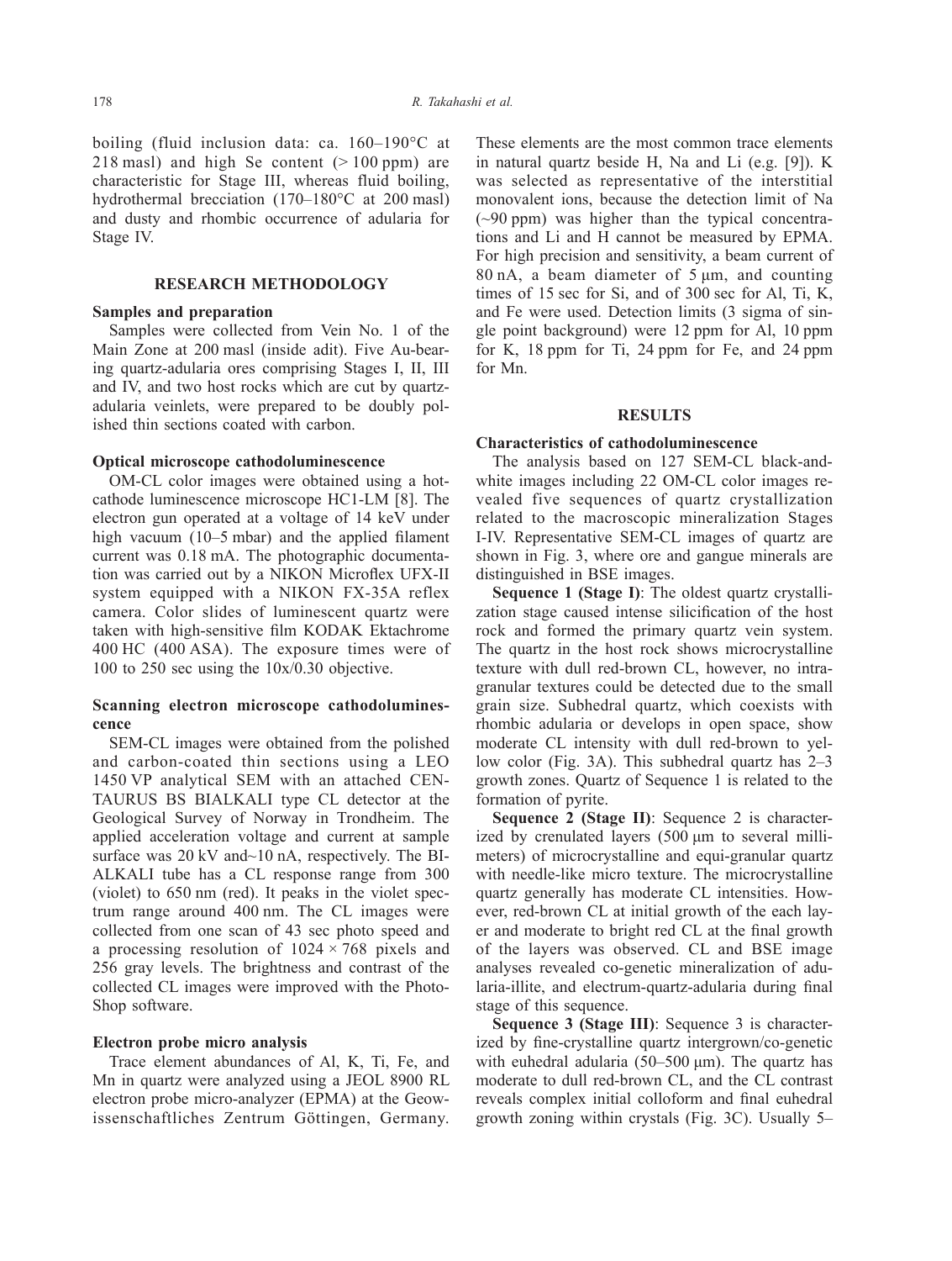

**Fig. 3** Scanning electron microscope cathodoluminescence (SEM-CL) and backscattered secondary electron (BSE) images of quartz sequences 1−5 developed in the ores of Stages I-IV. SEM-CL images illustrate the complexity of quartz textures, and BSE images allow the rapid discrimination of quartz (qtz), adularia (adu) and electrum (elm).

15 growth zones can be identified, where zones with dark CL are microscopically associated with Au-Ag precipitation. Host rock structures were completely overprinted during this sequence.

**Sequence 4 (Stage IV)**: Sequence 4 is characterized by bright yellow luminescent quartz, which fills open cavities in host rock and vein quartz of Stages I to III. Quartz shows oscillatory, sector zoning and occasionally colloform zoning with extremely high CL contrasts (Fig. 3B). The early quartz generation of this sequence is linked to Au-Ag precipitation.

**Sequence 5 (Stage IV): Sequence 5 is character**ized by non-luminescent or nearly non-luminescent quartz of equi-granular texture (25–50 μm; Fig. 3D). Color CL analysis revealed brown to dark brown CL, however growth zoning is not developed. This non-luminescent quartz impregnates former sequences and replaces their generations almost completely.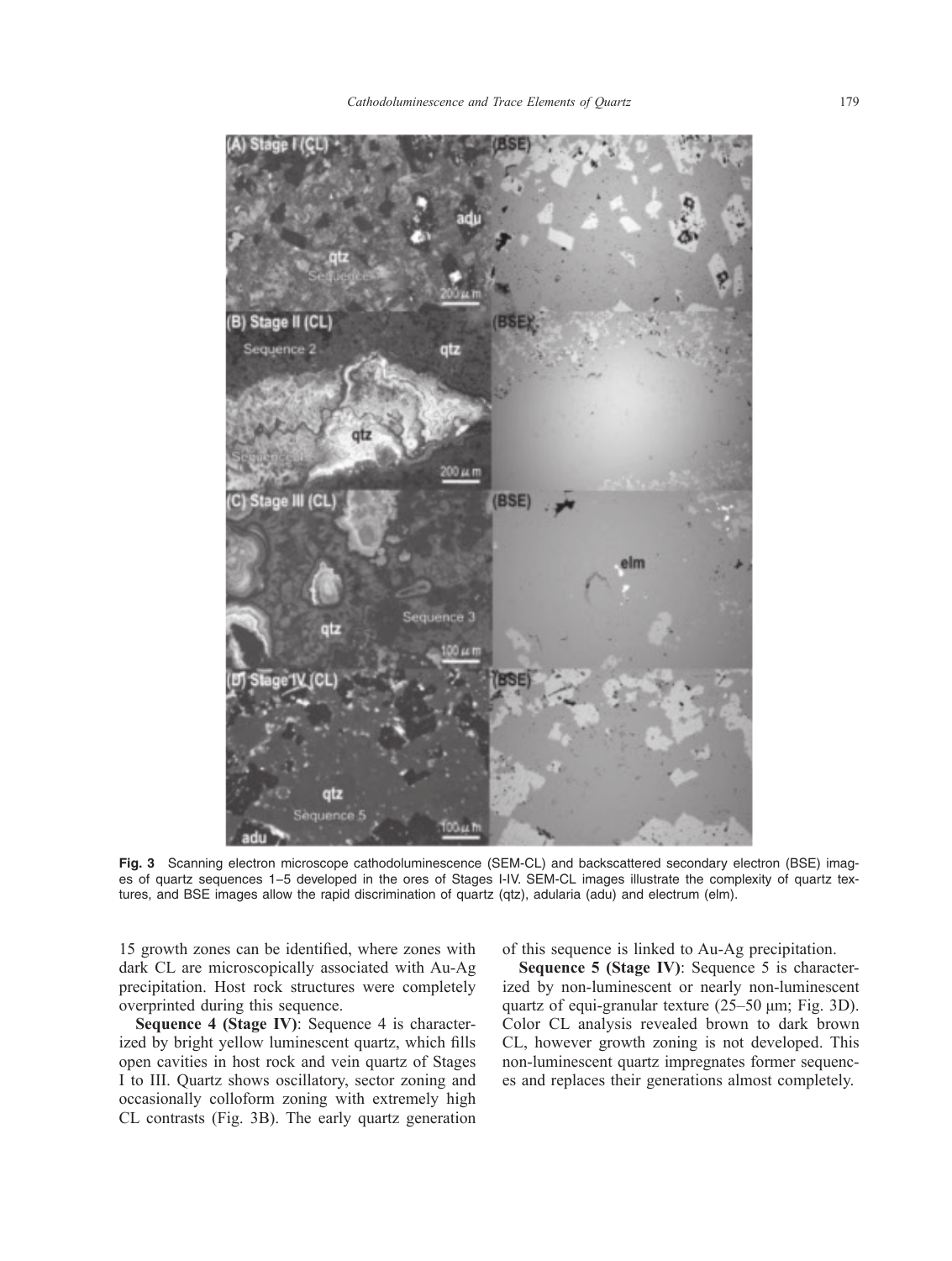

**Fig. 4** Trace element concentrations measured by electron probe micro-analyzer. Profiles of step scanning are shown in BSE and SEM-CL images. Abbreviations are qtz for quartz and adu for adularia.

## **Trace element abundances in quartz**

Trace element abundances were determined in 137 analytical points in total along 5 profiles, which passed across different quartz generations. Representative profiles (No. 3 and 4) are presented in Fig. 4. Ranges and averages of concentrations of Al, K, Ti, Fe, and Mn in quartz in Sequences 1–5 are given in Table 1. Al contents versus the Al/K and Al/Fe ratios are plotted in diagrams (Fig. 5).

The analyses reveal that Al and K are the most distinctive trace elements in quartz. Concentration of Ti is lower than the limit of detection of 18 ppm. Sequences 2 and 3 have very high average Al of 2920 and 2958 ppm and K of 556 and 452 ppm, respectively (Table 1). A pinkish-red luminescent quartz layer in Sequence 2 is highly enriched in Mn

and Fe (av. 194 and 80 ppm, respectively). Sequences 4 and 5 are characterized by much lower Al but commonly high K contents (Fig. 5). Sequence 5 was subdivided into Sequences 5a and 5b based on compositional variation. Sequence 5a has high Al (av. 489 ppm) and very high K (av. 684 ppm), whereas the trace element concentrations of Sequence 5b are below the limit of detection (Fig. 4).

## **DISCUSSIONS**

## **Cathodoluminescence and trace element signatures in mineralization sequences**

SEM-CL analysis of quartz clarified that the host rocks were silicified primarily by Sequence 1 and overprinted by Sequences 3–4. Vein quartz of Se-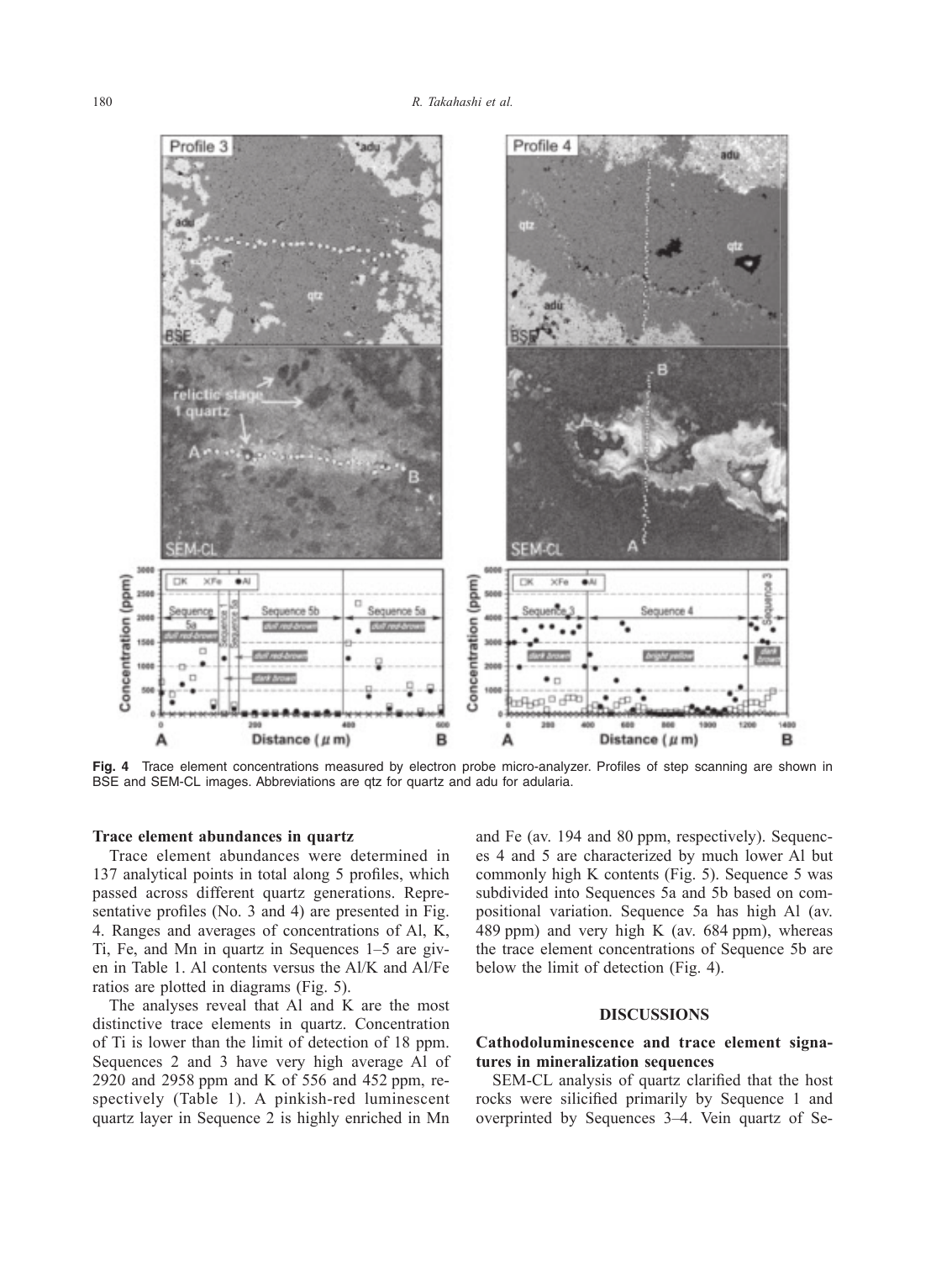| <b>Stages</b> | <b>Ouartz</b><br><b>Sequences</b> | <b>Number</b><br>of<br>analysis | K<br>(ppm)<br>$(d. 1 = 10)$ | Ti<br>(ppm)<br>$(d. 1 = 18)$ | Fe<br>(ppm)<br>$(d. 1 = 24)$ | Al<br>(ppm)<br>$(d. 1 = 12)$ | Mn<br>(ppm)<br>$(d. 1 = 24)$ |
|---------------|-----------------------------------|---------------------------------|-----------------------------|------------------------------|------------------------------|------------------------------|------------------------------|
|               |                                   |                                 |                             | $\leq 18$                    | < 24                         | 1161                         | < 24                         |
| П             | 2                                 | 22                              | 139-2736 (556)              | < 18                         | $< 24 - 239(80)$             | $1613 - 5081$ (2920)         | $< 24 - 574$ (194)           |
| Ш             | 3                                 | 31                              | 147-1394 (452)              | $\leq$ 18                    | $\leq$ 32                    | 1473-4495 (2958)             | $\leq 26$                    |
| IV            | 4                                 | 55                              | $23 - 1053(167)$            | < 18                         | $\leq$ 28                    | $< 12 - 3777$ (624)          | $\leq$ 24                    |
| IV            | 5a                                | 18                              | $25 - 2310(684)$            | $\leq 18$                    | < 24                         | $< 12 - 1729$ (489)          | $\leq$ 31                    |
| IV            | 5 <sub>b</sub>                    | 10                              | $< 10 - 26 \leq 17$         | < 18                         | < 24                         | $< 12 - 71 \leq 31$          | < 24                         |

**Table 1** Ranges and averages of trace element concentrations in quartz.

Abbreviation: (d. l.) detection limit in ppm



**Fig. 5** Diagrams of K/Al and Al/Fe ratios versus Al content in quartz determined by electron probe micro-analyzer (EPMA).

quence 1 associated with the pyrite mineralization shows several growth zones (Fig. 3A). Layered microcrystalline quartz in Sequence 2 shows variable CL intensities with red-brown, bright red and pinkish red colors with high Mn (av. 194 ppm) and Fe (av. 80 ppm) contents, indicating that Mn-Fe enriched fluids entered the system. These Mn-Fe enriched fluids would be attributed to oxidation of formerly mineralized rhodochrosite and pyrite (Fig. 2). The SEM-CL and BSE observations indicate a rhythmic crystallization of quartz and adularia associated with electrum precipitation in Sequence 3.

The colloform texture of some quartz in Sequence 3 originated from amorphous silica that precipitated under supersaturated conditions (e.g., [10]). Trace element analysis shows very high Al concentrations (av. 2909 ppm) and Al/K ratios (av. 10.8) of quartz in Sequences 1–3, which can be distinguished from Sequences 4–5 (av. 522 ppm, 2.5, respectively; Fig. 5). It is concluded that Sequences 1–3 (Stages I–III) crystallized in a static environment.

Layered colloform quartz in Sequence 4, which fills open cavities of a few millimeter scale, shows extremely high CL intensities with yellow color. Se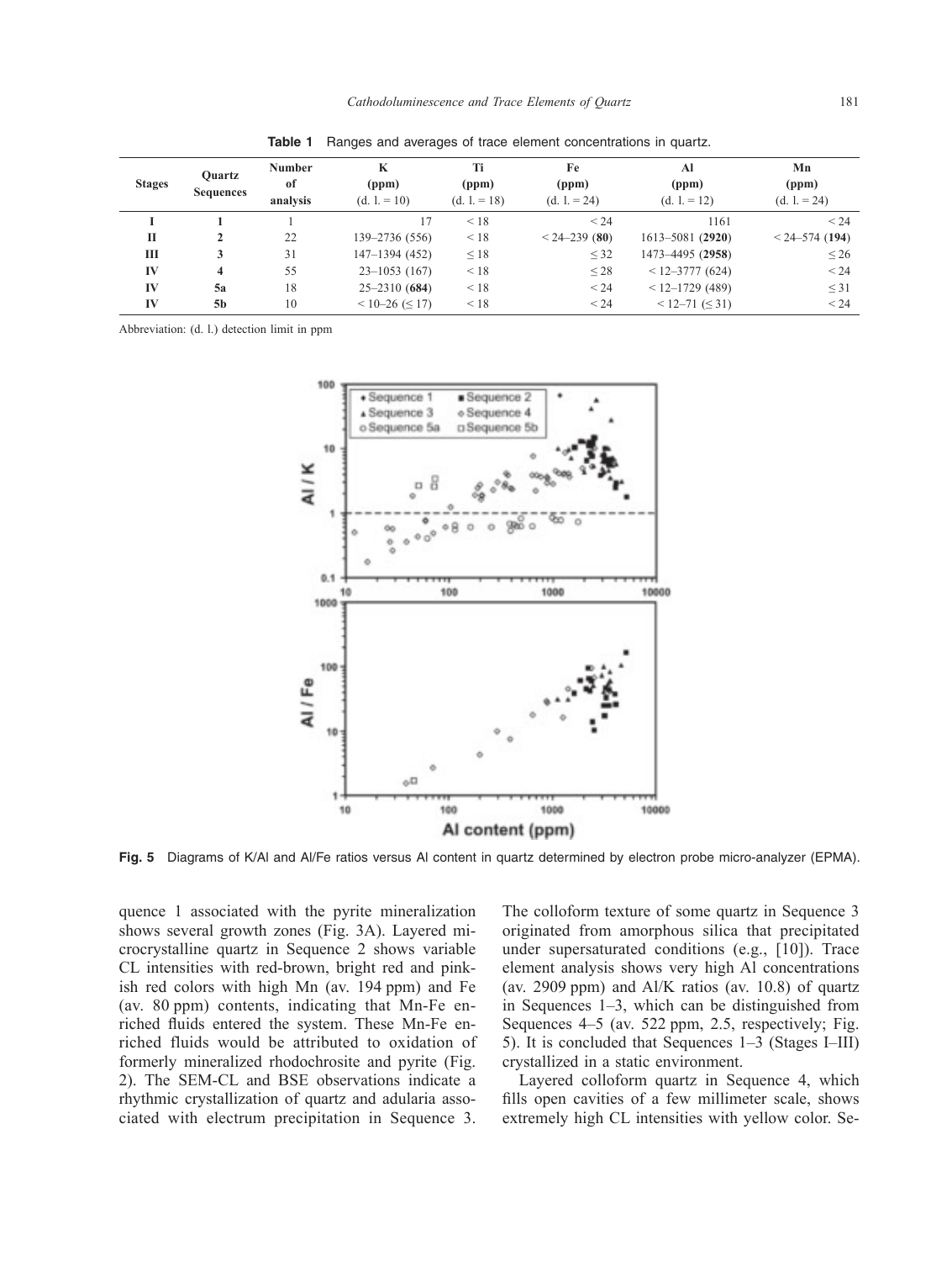quence 4 is observed in the host rock and Stages I-III. Colloform CL structures of Sequence 4 quartz indicate rapid precipitation of amorphous silica under supersaturated conditions at the initial stage of hydrothermal brecciation. Sequence 5 forms the main part of Stage IV that is characterized by intense hydrothermal brecciation. Quartz cementing the breccia structures is non-luminescent or nearly non-luminescent and appears black in the SEM-CL images. Previous studies on porphyry-style deposits have shown that quartz precipitated during hydrothermal breccia has very weak CL [11–13] and this may indicate that very low CL intensity is typically for quartz associated with precious metal precipitation. Our study distinguished K-Al enriched Sequence 5a and trace-element depleted Sequence 5b (Fig. 4). Sequence 5a is related to Au-Ag-Cu precipitation, and Sequence 5b is probably related to vein re-opening. It is concluded that quartz generations in Sequences 4–5 precipitated during hydrothermal brecciation.

#### **Incorporation of trace elements in quartz**

Quartz in Sequences 1, 2, 3, 4 and 5a has high Al (av. 1576 ppm) and K (av. 376 ppm). Both elements correlate positively. The high Al-K content is attributed to the high alkalinity of the hydrothermal solution that mineralized adularia  $[KAISi<sub>3</sub>O<sub>8</sub>]$  and illite  $[KAI_3Si_3O_{10}(OH)_2]$ . The Al-K positive correlations are interpreted by the mechanism of substitutions of trivalent ions (i.e.,  $Al^{3+}$  and  $Fe^{3+}$ ) for  $Si^{4+}$  in  $SiO_2$ structure and the incorporation of interstitial ions  $(i.e., K<sup>+</sup>, Li<sup>+</sup>, Na<sup>+</sup>, H<sup>+</sup> and/or Fe<sup>2+</sup>)$  as charge-compensators [e.g., 3].

Quartz in Sequence 5a shows very high K (av. 684 ppm) and high Al (av. 489 ppm) contents. Such high K contents have not been reported in literature before, in particular the fact that K is higher than Al. Quartz in Sequence 5a coexists with dusty and rhombic adularia. This dusty and rhombic adularia has a mineralogically unstable characteristics that are represented by the lower  $(=$  insufficient) mode compositions based on semi-quantitative XRD analysis compared to bulk chemical compositions than the data in Sequence III [6]. Rapid precipitation of quartz and abundant adularia might cause temporal Al depletion of the hydrothermal solution, and resulted in  $A/K < 1$  incorporation into quartz. Relatively low Al/Fe ratio (1.5–169) and a positive correlation between Al/Fe ratio and Al contents in Sequence 4–5 are result of increase of oxidized iron in the quartz-forming solution.

#### **Au-Ag-Se Mineralization**

BSE image analysis revealed microscopic sub-sequences of mineralization in Sequence 2 (Stage II), i.e.,  $1^{st}$ ) adularia-illite, and  $2^{nd}$ ) electrum-quartz-adularia. Mn-oxide and hydroxide minerals and high Mn contents of quartz in Stage II would be related to oxidizing conditions. Development of colloform structures in quartz associated with electrum in Sequence 3 (Stage III) indicates supersaturation and rapid precipitation of amorphous silica. The supersaturation of silica would be due to vapor loss during the fluid boiling (ca. 160–190°C in Stage III). The interfingering texture of Au-Ag bearing sulfide band is interpreted as a replacement texture of platy calcite during Stage III. On the basis of these evidences and the previous studies [14–16], precipitation of electrum is interpreted by a mechanism of decomposition of Au thio complex due to CO<sub>2</sub> and H2S degassing. Besides, selenium enriched composition in naumannite-aguilarite (ss) is due to a relatively oxidizing condition [17–18].

#### **Au-Ag-Cu mineralization**

Fluid boiling (170–180°C) in Stage IV (Sequence 5b) above 200 masl of Vein No. 1 would be a result of pressure release by hydrothermal brecciation. Sequence 5a shows a peculiar mineral paragenesis, i.e., electrum [Au-Ag], tetrahedrite-tennantite (ss) [(Cu,  $\text{Ag}_{10}(\text{Fe}, \text{Zn})_{2}(\text{Sb}, \text{As})_{4}\text{S}_{13}$  and secondary covellite [CuS] with quartz and dusty and rhombic adularia. In static hydrothermal environment of a low-sulfidation type gold deposit (e.g.,  $log\{\Sigma S} = 2$ , and neutral pH), usually electrum, argentite-naumannite (ss)  $[Ag_2(S, Se)]$ , polybasite-pearceite (ss)  $[(Ag,$  $Cu)_{16}(As, Sb)_{2}(S, Se)_{11}$ , chalcopyrite [CuFeS<sub>2</sub>], pyrite  $[FeS<sub>2</sub>]$  and sphalerite  $[ZnS]$  mineralize from the hydrothermal solution of dissolved (Au, Ag, Cu, Fe, Zn, Sb, As, S, Se) in the  $H_2O-H_2SiO_4$ -Al-Na-K-Ca- $Mg-Cl-S-CO<sub>2</sub>$  system. Wide chemical composition ranges  $(Ag/(Au + Ag) = 38-81$  at.%) of electrum is not buffered by the reaction  $2Ag + 1/2S_2 = Ag_2S$ during Stage IV [19]. Above provided evidences, including very high K contents  $(A<sub>1</sub>/K < 1)$  in quartz, suggest that the mineralization was under non-equilibrium state. It is concluded that Au-Ag-Cu precipitation is associated with rapidly grown quartz and adularia, and due to sudden decompression and fluid boiling related to the hydrothermal brecciation.

## **CONCLUSIONS**

SEM-CL analysis combined with trace element analysis revealed several quartz generations crystal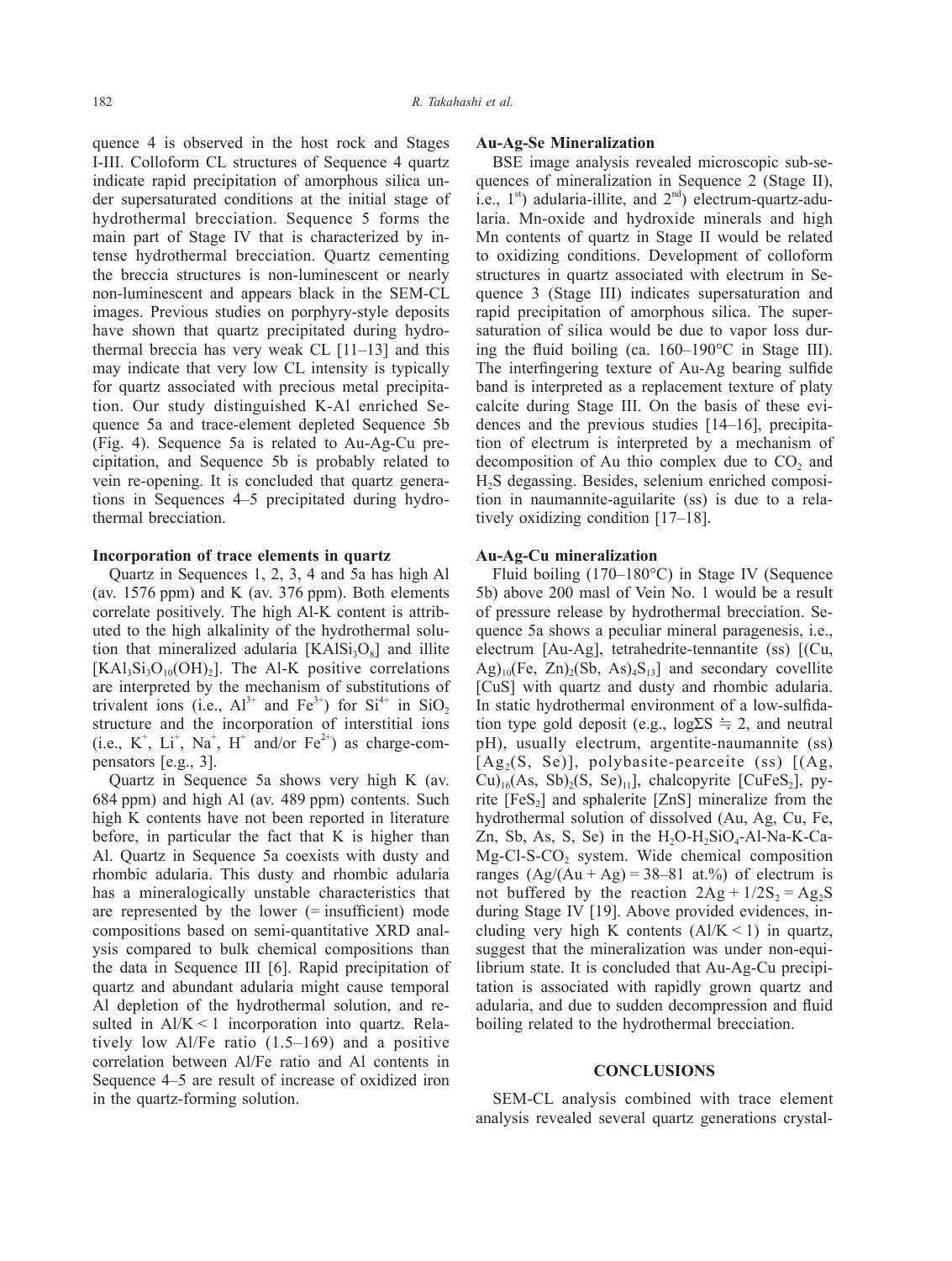lized in five sequences, overprinting history and chemical and redox conditions of hydrothermal fluid which have relationships with metal precipitation in the Asachinskoe deposit. Quartz of Sequences 1–3 (Stages I–III, respectively) crystallized under static conditions, whereas that of Sequences 4–5 (Stage IV) crystallized as a result of hydrothermal brecciation. The vein-side wall rock was affected by intense silicification during Sequence 1 and overprinted by Sequences 3 and 4. Quartz of Sequence 1 shows growth zoning, indicating a rhythmic crystallization. Quartz of Sequence 2 shows red-brown to bright red CL, and its trace element abundances indicate that Fe-Mn enriched fluid entered the system. Colloform and microcline quartz in Sequence 3 has moderate to dull red-brown CL indicating a supersaturation state. The Au-Ag-Se precipitation during Stage III (Sequence 3) would be due to fluid boiling, and Se enrichment could be attributed to relatively oxidizing conditions. Layered colloform quartz in Sequence 4 has bright yellow CL with complex growth zoning and precipitated at the initial stage of hydrothermal brecciation. Quartz in Sequence 5 is characterized to be dull red-brown CL. Quartz of sub-Sequence 5a has high K and Al, while quartz of sub-Sequence 5b is depleted in K, Ti, Fe, Al and Mn. The Au-Ag-Cu precipitation of Stage IV (Sequence 5a) is associated with rapidly grown quartz and adularia, and due to sudden decompression and fluid boiling related to the hydrothermal brecciation.

## **ACKNOWLEDGMENTS**

This research was supported by the MEXT Grantin-Aid for the 21st Century COE Program on "Neo-Science of Natural History" at Hokkaido University, Japan, and the Sasagawa Scientific Research Grant from The Japan Science Society. We would like to express our sincere gratitude to Vladimir I. Kudinov of SiGMA, Alexander Zalazaev and Anya U. Kim of ZAO Trevozhnoye Zaryevo, Jocelyn Waller and Marc Nally of Trans-Siberian Gold Plc., Anna M. Okrugina and Sergei Pozhkov of Institute of Volcanology and Seismology in Kamchatka, Yuuki Komata and Fumiaki Takeda of Hokkaido University, and Ksenia O. Shishcanova of Kamchatka State University for their helpful support during the field work and generous cooperation.

## **REFERENCES**

1. Marshall, D.J., 1988. Cathodoluminescence of geological ma-

terials. Allen & Unwin Inc., Winchester/Mass., 146p.

- 2. Stevens Kalceff, M.A., Phillips, M.R., Moon, A.R. and Kalceff, W., 2000. Cathodoluminescence microcharacterization of silicon dioxide polymorphs. In: M. Pagel, V. Barbin, P. Blanc and D. Ohnenstetter (eds.), Cathodoluminescence in Geosciences, Springer, Berlin, 193–279.
- 3. Götze, J., Plötze, M. and Habermann, D., 2001. Origin, spectral characteristics and practical applications of the cathodoluminescence (CL) of quartz - a review. Mineral. Petrol., 71, 225–250.
- 4. Rusk, B.G. and Reed, M.H., 2002. Scanning electron microscope-cathodoluminescence of quartz reveals complex growth histories in veins from the Butte porphyry copper deposit, Montana. Geology, 30, 727–730.
- 5. Okrugin, V.M. and Zelensky, M.E., 2004. Miocene to Quaternary center volcanic, hydrothermal and ore-forming activity in the Southern Kamchatka. In: A.I. Khanchuk et al. (eds.), Metallogeny of the Pacific Northwest (Russian Far East): Tectonics, Magmatism and Metallogeny of Active Continental Margin, Interim IAGOD conf., excursion guidebook, 147– 1769.
- 6. Takahashi, R., Matsueda, H., Okrugin, V.M. and Ono, S., 2007. Epithermal gold-silver mineralization of the Asachinskoe deposit in South Kamchatka, Russia. Resour. Geol., 57 (4), 354–373 (in press).
- 7. Trans-Siberian Gold PLC (TSG), 2004. Asacha Gold Project -Environmental Assessment. MDS Mining & Environmental Services LTD, UK, 137p.
- 8. Neuser, R.D., Bruhn, F., Götze, J., Habermannm, D. and Richter, D.K., 1995. Kathodolumineszenz: Methodik und Anwendung. Zentralbl. Geol. Paläontol., Teil 1, 1/2, 287–306.
- 9. Perny, B., Eberhardt, P., Ramseyer, K., Mullis, J. and Pankrath, R., 1992. Microdistribution of aluminium, lithium and sodium in a quartz: possible causes and correlation with shored lived cathodoluminescence. Am. Mineral., 77, 534– 544.
- 10. Saunders, J.A., 1994. Silica and gold textures in bonanza ores of the Sleeper Deposit, Humboldt County, Nevada; evidence for colloids and implications for epithermal ore-forming processes. Econ. Geol., 894, 628–638.
- 11. Rusk, B. and Reed, M. 2002. Scanning electron microscopecathodoluminescence analysis of quartz reveals complex growth histories in veins from the Butte porphyry copper deposit, Montana. Geology, 30, 727–730.
- 12. Müller A., Armstrong R., Herrington R., Seltmann R. 2003. Characterisation of quartz textures in porphyry copper ore deposits by scanning electron microscope-cathodoluminescence (SEM-CL). Mongolian Geoscientist, 21, 32–35.
- 13. Bayaraa, B., Bignall, G. and Tsuchiya, N., 2004. Geofluid dynamics of the Shuteen Mineralized Complex, Mongolia: results of a coupled SEM-CL and fluid inclusion study. In: abstr., 54th Congress of Resour. Geol., O-36, p. 60.
- 14. Seward, T.M., 1973. Thio complex of gold and the transfer of gold in hydrothermal ore solutions. Geochim. Cosmochim. Acta, 53, 379–399.
- 15. Seward, T.M., 1989. The hydrothermal chemistry of gold and its implications for ore formation: Boiling and conductive cooling as examples. Econ. Geol. Monogr., 6, 398–404.
- 16. Ohmoto, H. and Goldhaber, M.B., 1997. Sulfur and carbon isotopes. In: H.L. Barnes (ed.), Geochemistry of hydrothermal deposit. John Wiley & Sons, Inc., New York, 517–611.
- 17. Simon, G., Kesler, S.E. and Essene, E.J., 1997. Phase relations among selenides, tellurides, and oxides; II, Applications to selenide-bearing ore deposits. Econ. Geol., 92, 4, 468–